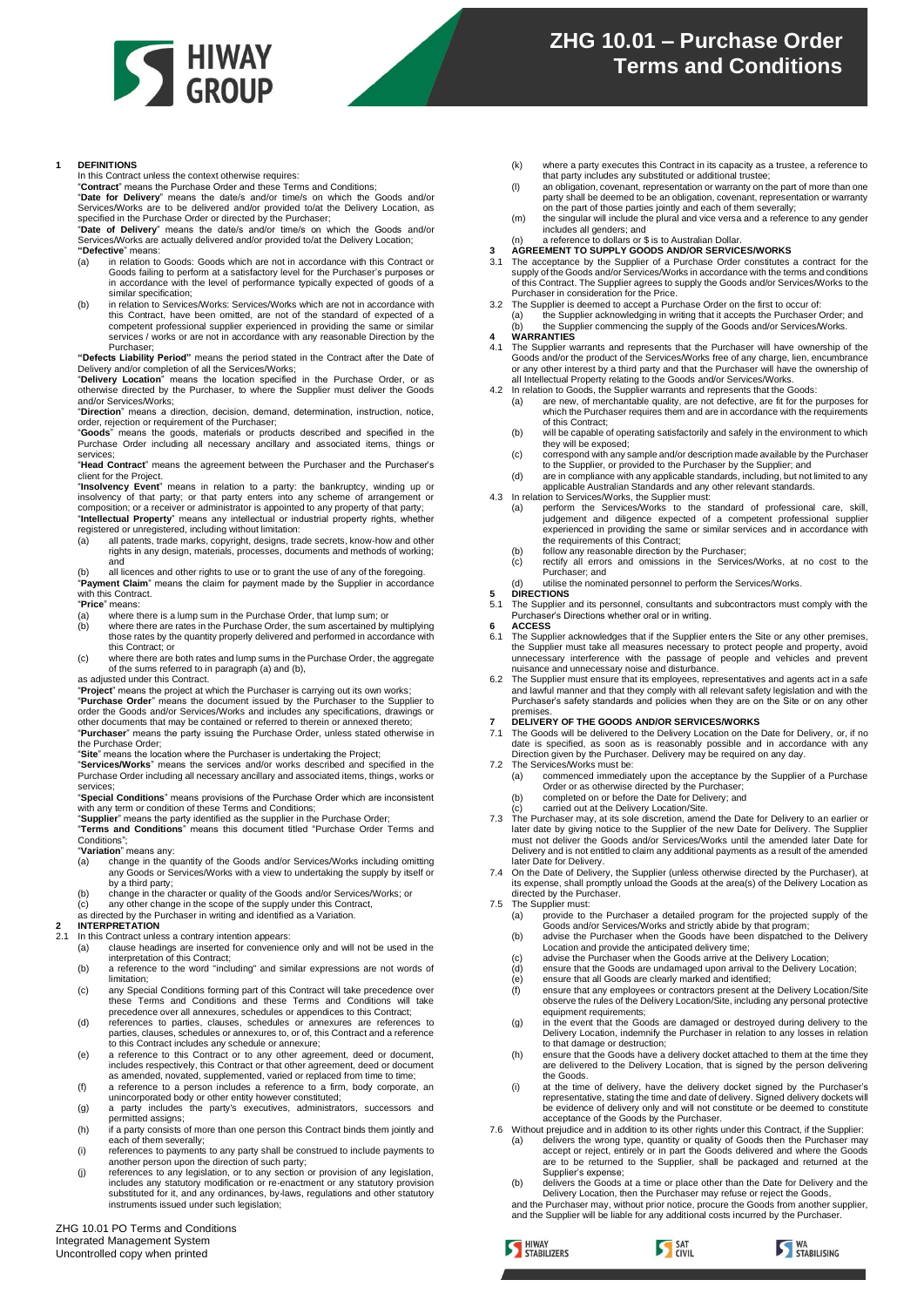

# **8 INSPECTION AND TESTING**<br>8.1 At any time, the Purchaser is

- 8.1 At any time, the Purchaser is entitled to inspect, examine and test the Goods and/or Services/Works. No inspection or testing, nor the results of the inspection or testing by the Purchaser will in any way relieve or reduce the obligations of the Supplier to the
- Purchaser under the Contract or otherwise. 8.2 At all reasonable times, the Purchaser has the right to carry out site inspections, examinations and testing at the Supplier's premises or any other premises where the Goods are being manufactured or stored.
- 8.3 The Supplier must:
	- (a) provide to the Purchaser, at the Purchaser's request, copies of all technical and safety/quality documentation and information relating to the Goods and/or Services/Works and all other reasonable assistance; and
	- (b) ensure that the Purchaser is provided with access to the Supplier's premises or any other premises where the Goods are or were being manufactured or stored,
- to enable the Purchaser to inspect, examine and test the Goods and/or Services/Works. 8.4 If the inspections, examinations or tests show Defective Goods and/or Services/Works, the costs incurred by the Purchaser in conducting the inspection, examination and tests will be a debt due from the Supplier to the Purchaser. Acceptance and Rejection of
- Goods and/or Services/Works 8.5 If, at any time, it is apparent to the Purchaser that there are Defective Goods and/or<br>Services/Works, the Purchaser may, at its sole discretion:<br>(a) return those Defective Goods to the Supplier;<br>(b) direct the Supplie
	-
	- and/or Services/Works within a period of time determined at the Purchaser's discretion;
	- (c) direct the Supplier to replace the Defective Goods within a period of time determined at the Purchaser's discretion; and/or
	-
- (d) withhold any payment due to the Supplier.<br>8.6 In the event that the Supplier fails to comply with such a Direction within the time<br>specified by the Purchaser, then the Purchaser may have the work of rectification,<br>rem reinstating or replacing Defective Goods and/or Services/Works, any other materials or part of the Project affected, or any other losses incidental to the failure of the Goods and/or Services/Works, will be to the account of the Supplier. **9 CARE OF THE WORKS**

- 9.1 The Supplier is responsible for the care of the Works, construction plant and things entrusted to the Supplier for the purpose of the Works. During the Defects Liability
- Period, the Supplier is responsible for any loss of or damage to the Works caused by<br>the Supplier or any of its subcontractors, employees or agents.<br>9.2 If loss or damage occurs to the Works/Site during the period of the S

# **10 DEFECTS LIABILITY PERIOD**<br>10.1 Linless stated otherwise in this (

- 10.1 Unless stated otherwise in this Contract, the Defects Liability Period will commence at the day of completion of all of the Works or delivery of the Goods and will continue for a period of eighteen (18) months theraft
- 10.2 At any time up to the expiry of the Defects Liability Period, the Purchaser may direct the Supplier to rectify any Defect. The Supplier must comply with any Direction within the time stated in the Direction, or if no time is stated, within a reasonable time.
- 10.3 If the Supplier fails to comply with a Direction given under this clause, or where the rectification work is required urgently, the Purchaser may perform the work or have the work performed by others. The cost to the Purchaser of having the work performed will be charged to the Supplier.

- **11 TRANSFER OF TITLE AND RISK** 11.1 Title in the Goods will be transferred to the Purchaser upon the earlier of:
	- (a) payment for the Goods by the Purchaser; or
		- (b) the Date of Delivery.
- 11.2 Risk of the Goods remains with the Supplier and only transfers to the Purchaser when the Goods are either:<br>(a) collected from
	- (a) collected from the Supplier's premises by the Purchaser. The Goods are deemed to be collected after they have been loaded onto the Purchaser's or its
	- agent's transport; or (b) delivered to the Delivery Location, unloaded and the delivery docket has been signed by the Purchaser's representative.

## **12 PAYMENT**

- 12.1 The Price and/or each rate making up the Price is fixed, is exclusive of GST (unless<br>stated otherwise) and will not be subject to adjustment for rise and fall or for exchange<br>rate variations. Unless expressly stated i will be payable in relation to the Goods supplied or Services/Works performed, or in relation to this Contract generally.
- 12.2 The Supplier must, on the last calendar day of each month, submit to the Purchaser a Payment Claim. Each Payment Claim must:
	- (a) contain sufficient detail for the Purchaser to calculate the amount owing; (b) be provided in a format approved by the Purchaser and constitute a valid tax invoice; and
	- include all supporting documentation.
	- If the Supplier submits a Payment Claim:<br>
	(d) later than required; or
	- later than required; or
	- (e) and than required,  $\overline{e}$
	- then the Purchaser may treat the Payment Claim and deem it as though it was not submitted until the period for submission immediately following actual submission.
- 12.3 The amount payable by the Purchaser to the Supplier in relation to each Payment Claim is calculated as follows:
	- (a) if rates apply, by applying the rates to the quantities of Goods delivered and/or Services/Works performed by the Supplier in accordance with this Contract, as measured by the Purchaser;
	- (b) otherwise, by the Purchaser's valuation of the Goods and/or Services/Works supplied and work completed to the date of the Payment Claim (as a proportion of the Price);
	- (c) by subtracting any other amounts due from the Supplier to the Purchaser under the Contract; and
- 
- (d) by deducting retention money pursuant to this Contract.<br>12.4 The Purchaser must assess each Payment Claim within twenty one (21) days of the<br>date the Payment Claim was deemed to have been made. If the Payment Claim is
- assessed within time, the Payment Claim is deemed to be disputed in full.<br>12.5 The Purchaser must pay the Supplier the amount calculated by the Purchaser as<br>payable in relation to the Payment Claim by the 40th day followin

ZHG 10.01 PO Terms and Conditions

Integrated Management System Uncontrolled copy when printed

- 12.6 Following the delivery of the last Goods and/or Services/Works, the Supplier will submit its final Payment Claim and releases the Purchaser from any liability to make any other payments (other than the final Payment Claim as assessed) to the Supplier.
- 12.7 Payment for the Goods and/or Services/Works does not constitute acceptance of the
- Goods and/or Services/Works but is a payment on account only.<br>12.8 Without limiting the Purchaser's rights under any provision in this Contract, the<br>Purchaser may deduct from any sums due to the Supplier (including in resp
	-
	- or unliquidated), debt, restitution or otherwise; or (b) the factual basis giving rise to the Purchaser's right to payment arises out of this Contract, any other Contract, or is independent of any Contract.
	- Nothing in this clause will affect the right of the Purchaser to recover from the Supplier the whole of any such sum or any balance that remains owing.
- **13 RETENTION**
- 13.1 Unless specified otherwise in the Purchase Order, retention of 10% of each payment will be held by the Purchaser to ensure the Supplier's performance of all and any of its obligations under this Contract.
- 13.2 The Purchaser will release the Supplier's Retention at the end of the Defects Liability<br>Period subject to all Defects having been rectified to the Sustanction of the Purchaser.<br>13.3 The Purchaser is entitled to utilis
- future incur as a consequence of any act or omission of the Supplier which the Purchaser asserts constitutes a breach of the Contract.
- <span id="page-1-0"></span>**14 VARIATIONS**
- 14.1 The Purchaser may, at any time, issue a Variation and the Supplier must perform the Variation. The Supplier must provide an estimate of the cost of the Variation and the<br>impact on the Date for Delivery within seven days of the Variation.<br>14.2 If the Supplier considers that a Direction from the Purchaser i
- but which does not comply with the formal requirements of a Variation, in order to have any entitlement arising from the Direction, the Supplier must, within seven days of the Direction and before commencing work pursuant to the Direction, notify the Purchaser in writing that the Supplier considers the work is a Variation together with an estimate
- of the cost of the Variation and the impact on the Date for Delivery. 14.3 Where the Purchaser issues a Variation, the Price will be altered by an amount
	- calculated in the following order or priority: (a) to the extent that the parties have agreed the amount of the alteration, then the amount agreed;
	- (b) to the extent that this Contract provides for the amount of the alteration, then that amount;
	- (c) to the extent that the rates contained in this Contract apply, by applying those
	- rates to the quantities properly supplied in accordance with this Contract;<br>(d) failing any of the above being applicable, then by the amount reasonably<br>assessed by the Purchaser.
- 14.4 To have any entitlement to any extra payment or for an extension of time as a consequence of performing a Variation or the Goods or Services/Works the subject of a Direction which it considers to be a Direction for a Variation, the Supplier must strictly comply with the requirements of this claus[e 14.](#page-1-0)

## <span id="page-1-1"></span>**15 EXTENSION OF TIME**

- 15.1 The Purchaser may, by notice in writing to the Supplier, extend the Date for Delivery. The Purchaser is not under any circumstances obliged to exercise this discretion<br>reasonably or for the benefit of the Supplier. The Supplier is not entitled to claim any<br>additional payments as a result of the later Date fo
- 15.2 If performance of the Works/Services or delivery of Goods is likely to be be delayed for any reason, the Supplier must notify the Purchaser in writing within 24 hours of the alleged cause of delay arising giving particulars of the delaying event, the likely effect on the Date for Delivery and what measures the Supplier is taking to mitigate the delay
- 15.3 The Supplier is only entitled to an extension to the Date for Delivery when:<br>
(a) the Supplier can demonstrate that it actually has been or will be delayed in<br>
achieving the Date for Delivery by a Variation or any act employees;
	- the cause was beyond the reasonable control of the Supplier;
	- (c) the Supplier has not contributed to the cause and taken all reasonable steps to mitigate the effect of the delay; and
	- (d) the Supplier has given all notices strictly in accordance with the requirements of
- this clause [15.](#page-1-1) 15.4 Where one period of delay has more than one cause, and if one or more of those causes is not a cause for which the Supplier is entitled to claim an extension of time, the Supplier will have no entitlement to an extension of time for that period of delay.
- 15.5 Where the Supplier wishes to make a claim for an extension of time then it must give a notice in writing to the Purchaser within seven (7) days of the commencement of the cause of the delay which provides full detailed particulars of the cause of the delay, how that cause has delayed or will delay it from achieving the Date for Delivery, the period of the delay (including the dates of commencement and, if applicable, conclusion of the delay) and the extension of time claimed.
- 15.6 The Purchaser will determine the period of any extension of time to the Date for Delivery to which the Supplier is entitled as a consequence of the alleged cause of the delay. A failure of the Purchaser to grant a reasonable extension of time will not cause the Date for Delivery to be set at large. 15.7 The Supplier's sole remedy for delay shall be an extension of time to the Date for
- Delivery as provided in this Contract and the Supplier shall not be entitled to any costs, losses, expenses or damages as a result of or in connection with any delay or extension of time.
- 15.8 Except as provided in this clause, the Supplier will have no entitlement to claim any extension of time or any costs in relation to delay or disruption.
- **16 LATE DELIVERY**
- 16.1 The Supplier indemnifies the Purchaser from any loss, cost, damage or expense suffered or incurred by the Purchaser by reason of the Goods and/or Services/Works not being delivered by the Date for Delivery.
- **17 HEALTH AND SAFETY**
- 17.1 The Supplier must provide to the Purchaser, Safety Data Sheets (SDS) and identify potential hazards in the use and application of material substances prior to or on delivery of the Goods. Such information must include measures and precautions to be taken in
- storing and handling the Goods. 17.2 Where plant and equipment is supplied by the Supplier to the Purchaser, the Supplier must ensure:

S SAT



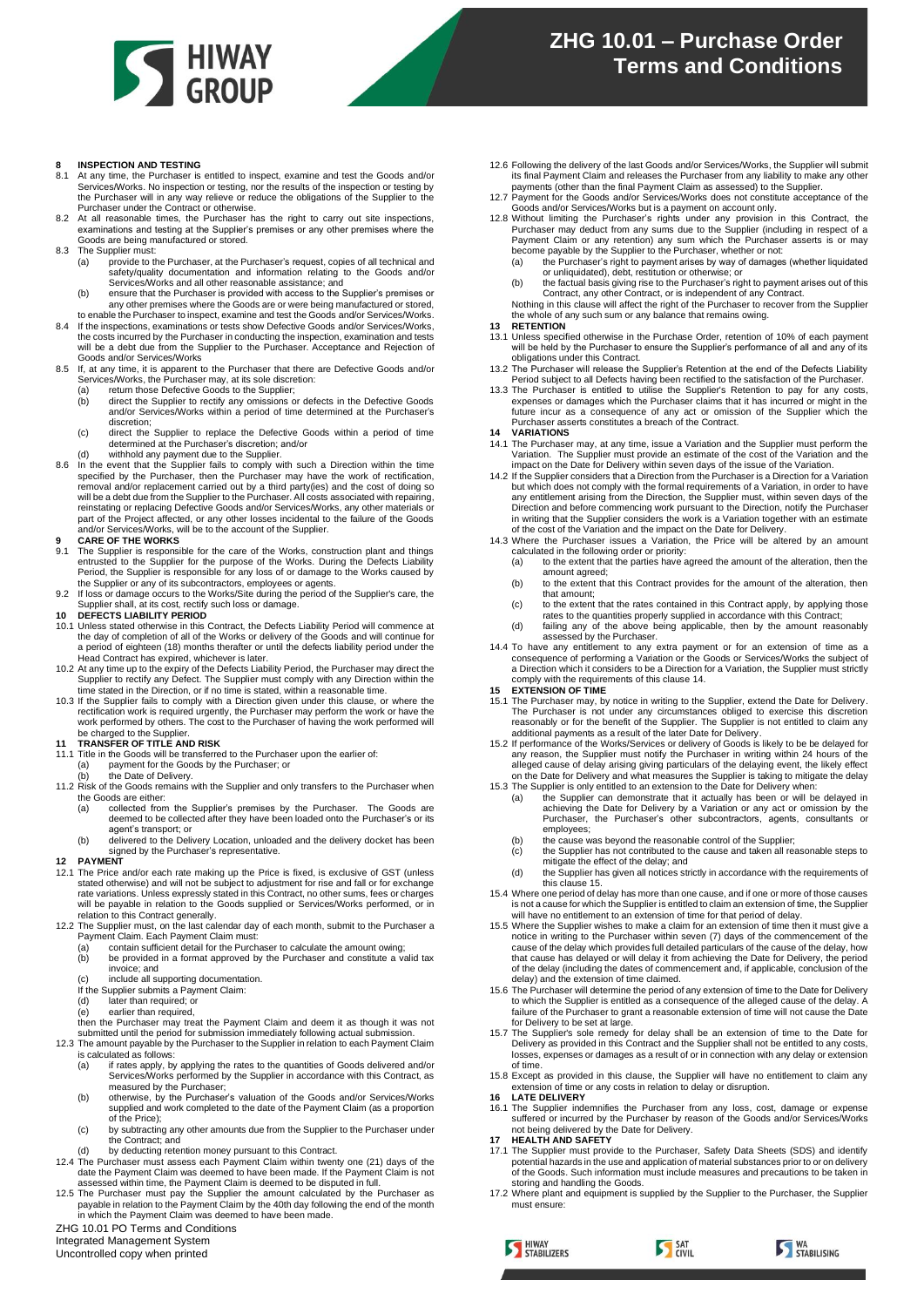

- (a) the plant and equipment is in safe working order, repair and condition and complies with current occupational health and safety legislation or codes of practice; and
- (b) a compliance certificate is provided by the Supplier to the Purchaser confirming<br>that the plant and equipment is in compliance with current occupational health<br>and safety legislation or codes of practice; and safe oper logbooks, manuals and risk assessments are provided and operators have received an induction in the safe use of the plant and equipment.
- 17.3 The Supplier shall at all times keep the Works and the Site clean and tidy
- 17.5 The supplier shall at all times keep the Works and the She Gearl and tary.<br>17.4 Upon the completion of the Works, the Supplier shall remove all of its plant and equipment and leave the Site clean and tidy. 17.5 If the Suplpier fails to comply with any requirement in this clause, the Purchaser shall
- make the necessary arrangements and the cost thereof will be withheld from payments to the Supplier.
- **18 INDEMNITY AND LIABILITY**
- 18.1 The Supplier will be liable for, and must indemnify the Purchaser and keep the Purchaser indemnified from and against any liability and any loss or damage of any kind whatsoever arising directly or indirectly from or in connection with any breach of this Contract by the Supplier, except to the extent that any liability, loss or damage is caused or contributed to by the Purchaser's wilful misconduct or negligence. 18.2 The provisions of this clause will survive the expiration or termination of this Contract.
- 
- 18.3 Every exemption, limitation, defence, immunity or other benefit contained in this Contract to which the Purchaser is entitled will also be held by the Purchaser's personnel.
- 18.4 It is not necessary for the Purchaser to incur expense or make payment before enforcing a right of indemnity conferred by this Contract. 18.5 Notwithstanding any other clause in this Contract, the Purchaser's aggregate liability
- whether under or for breach of this Contract, or at law or in equity, will be limited (to the extent permitted by law) to the greater of the:
	- (a) Price; or<br>(b) proceeds
	- (b) proceeds (if any) of any relevant insurance coverage maintained by the Purchaser under this Contract less the amount of any deductible paid by the
- Purchaser in relation to that coverage. 18.6 Notwithstanding any other provision in this Contract and to the full extent permitted by law, the Purchaser will not be liable to the Supplier, on any basis (including negligence,<br>tort, contract, statute or otherwise), for any loss of profits, loss of business, loss of<br>revenue, loss of goodwill, cost of capita economic loss or indirect, special, incidental, or consequential loss or consequential damage arising under or in connection with this Contract.
- 18.7 It is agreed that to the extent permitted by law the operation of Part 1F of the Civil<br>Liability Act 2002 WA (and any equivalent statutory provision in any other State or<br>Territory) is excluded in relation to any clai

### **19 INSURANCE**

- 19.1 The Supplier must effect and maintain the following insurance policies for the duration of the Contract:
	- (a) if the Supplier is responsible for transporting the Goods or any other items, transit insurance covering damage to Goods and any other items to be incorporated or used in relation to the Goods, while in transit;
	- (b) public liability insurance that provides cover of at least \$20 million per event in relation to liability arising out of personal injury, death, disease or illness or liability to third parties for loss or damage to property caused by or in connection with the Goods and/or Services/Works or otherwise in relation to the Supplier's performance of this Contract;
	- (c) workers' compensation insurance against its liability to its employees or persons deemed to be employees as required under any applicable legislation; and
	- (d) if the Supplier must carry out any design work or other professional services, professional indemnity insurance that provides cover of at least \$5 million per event that covers any liability of the Supplier in respect of a breach of duty owed by the Supplier in the course of the performance of the Supplier's business or profession, whether as a result of Contract, negligence or otherwise and misleading or deceptive conduct.
- 19.2 If the Supplier fails to comply with any provisions relating to insurance, the Purchaser may, but is not obliged to, effect, renew, or pay the premium due in respect of the relevant insurance policies, and may recover the cost of doing so as a debt due from the Supplier.
- 19.3 Within five (5) calenday days of the Purchase Order and immediately following the renewal of each insurance policy, the Supplier must provide the Purchaser with evidence, to the satisfaction of the Purchaser, that the Supplier has satisfied all of its
- insurance obligations under this Contract. 19.4 Compliance with all provisions relating to insurance is a condition precedent to payment. The Purchaser shall not be in breach of this Contract should payment be delayed or withheld due to the Supplier's non-compliance with such provisions.
- **20 DEFAULT**
- <span id="page-2-0"></span>20.1 In addition to any other rights that the Purchaser has under this Contract or at law, if the Supplier commits a breach of any obligation in this Contract which, in the Purchaser's<br>opinion is capable of remedy, the Purchaser may give the Supplier a written notice of<br>default. A notice provided under this clause must
- which the Supplier must rectify the breach.<br>20.2 Time is of the essence and if the Supplier has not performed any of its obligations under<br>this Contract within the prescribed time periods, the Purchaser is entitled, at its
- $20.3$  If:<br>(a)
	- the Supplier fails to rectify the default within the time specified in a notice given under clause [20.1;](#page-2-0)
	- (b) the breach is, in the Purchaser's opinion, not capable of being remedied; or
	-
	-
	- (c) an Insolvency Event occurs in relation to the Supplier,<br>the Purchaser may, by notice in writing, do either or both of the following:<br>(d) suspend payments due or which may become due under this Contract; and (e) either:
		- (i) immediately take over the incomplete Goods and/or Services/Works and the Supplier's plant and equipment at the Site, and at its option have the Goods and/or Services/Works completed and delivered by itself or others;
		- or (ii) terminate this Contract, in which case the respective rights and liabilities of the parties will be the same as they would be at common law if the Supplier had wrongfully repudiated the Contract.

<span id="page-2-1"></span>ZHG 10.01 PO Terms and Conditions Integrated Management System

Uncontrolled copy when printed

- 20.4 If the Purchaser exercises the power in claus[e 20.3\(e\)\(i\)](#page-2-1) then, when the Goods and/or Services/Works have been completed and delivered and when anything else the Supplier was obligated to undertake pursuant to this Contract has been done, the
	- Purchaser must calculate the difference between:<br>(a) the additional cost of having the Supplier (a) the additional cost of having the Supplier's obligations completed by itself or others, and any other loss, cost, damage or expense suffered or incurred by
	- reason of the Supplier's default; and (b) the amount of suspended payments and security (including any retention) called on by the Purchaser.
- 20.5 If the calculation results in a shortfall to the Purchaser, the Supplier must pay the amount
- of the shortfall to the Purchaser within seven (7) days of a written demand for payment. 20.6 If the Purchaser commits a substantial breach of this Contract the Supplier may give the Purchaser a written notice of default. A notice provided under this clause must specify the breach and the date by which the Purchaser must rate redistive the mater of the match must must not be earlier than twenty eig its obligations) other than under this clause. In any case, interest on overdue payments will not be payable by the Purchaser. **21 TERMINATION FOR CONVENIENCE**

- 21.1 The Purchaser may in its absolute discretion terminate the Contract, in whole or in part, for its convenience, by providing notice to the Supplier. 21.2 Upon receipt of the notice of termination for convenience, the Supplier must not place
- any further orders for Goods or incur any further liabilities for the purposes of the Contract and comply with any Directions contained in the notice of termination for convenience.
- 21.3 In the event of termination for convenience of the Purchaser, the Supplier may only claim payment from the Purchaser for any Goods and/or Services/Works supplied in accordance with the Contract at the date of termination and not included in any previous payment.
- 21.4 No action taken by the Purchaser under this clause will operate to prejudice the rights, remedies, powers, authorities and discretions of the Purchaser and the accrued<br>liabilities of the Supplier (all of which must continue in full force and effect as if there<br>had been no such termination) with respect to the are completed and delivered in accordance with the Contract.
- **22 GST**
- 22.1 In this clause GST means GST within the meaning of A New Tax System (Goods and Services Tax) Act 1999 (as amended) and terms which are defined in that Act have the same meaning as those terms have in that Act. 22.2 Unless otherwise expressly stated, the Price and any other amounts due to the Supplier
- are exclusive of GST.
- 22.3 In addition to any payment obligation of the Purchaser for a taxable supply in connection<br>with this agreement, the Purchaser must pay to the Supplier the GST payable by the<br>Supplier on any taxable supply under this Co
- expense or liability (reimbursable expense) incurred by the other party (payee) to a third party, the amount to be paid, reimbursed or compensated is the amount of the reimbursable expense net of any input tax credit to which the payee is entitled in respect of the reimbursable expense (net amount).

### **23 NOTICES**

- 23.1 A notice, demand, certification, process or other communication relating to this Contract must be in writing in English, must refer to this Contract and may be given by an agent of the sender. A communication may be given by being: (a) personally delivered; (b) left at the Party's current address for notices;
	-
	- (c) sent by email to the email address specified in this Contract. Where no email address is specified then notice shall be deemed to have been effectively given if it is sent to an email address which can be demonstrated by the sending party
	- to be an email address in use by the receiving party; (d) sent to the Party's current address for notices by pre-paid ordinary mail or, if the
- address is outside Australia, by pre-paid airmail; or (e) sent by fax to the Party's current fax number for notices.
	-
	-
	-
- 23.2 A communication is given if posted:<br>
(a) within Australia to an Australian address, four days after posting; or<br>
(b) in any other case, 14 days after posting.<br>
23.3 A communication is given if sent by fax, when the se
- that the addressee received the fax in full at the time indicated on that report. 23.4 If a communication is given after 5.00 pm in the place of receipt it is taken as having

# been given on the next day. **24 CONFIDENTIALITY**

S HIWAY

- 24.1 The Supplier must not, and must ensure that each of its sub-contractors does not, without the express prior written consent of the Purchaser, divulge to third parties or use for their own or any other purposes:
	- any information relating to the Project; and
	-
- (b) any information relating to the Goods and/or Services/Works,<br>unless that information has been published or made available to the public at large,<br>other than due to a breach of an obligation of confidentiality.<br>**25 ASSI**
- 
- 25.1 The Supplier will not subcontract or engage any sub-supplier or at any time purport to<br>charge, assign or encumber this Contract without the prior consent in writing of the<br>Purchaser and then only on such terms as the **26 GENERAL**
- 26.1 This Contract is governed by the laws of Western Australia and the parties submit to
- the exclusive jurisdiction of the courts of Western Australia. 26.2 Unless otherwise stated in this Contract, none of the terms and conditions of this Contract will be varied, waived, discharged or released either at law or equity, except<br>with prior consent, in writing by both Parties. Any waiver provided in writing is limited to<br>the relevant specified instance and is no
- 26.3 Every provision of this Contract shall be deemed to be severable and if any provision of this Contract shall be void or illegal or unenforceable for any reason then the same shall be deemed to be severed and omitted here from and this Contract with such provision thus severed and omitted and with such consequent amendment as may be necessary
- shall otherwise remain in full force and effect. 26.4 This Contract constitutes the entire, final and concluded agreement between the parties in respect of the Goods and/or Services/Works. Subject to the other express terms of this Contract, no prior or subsequent representation, quotations or terms and conditions